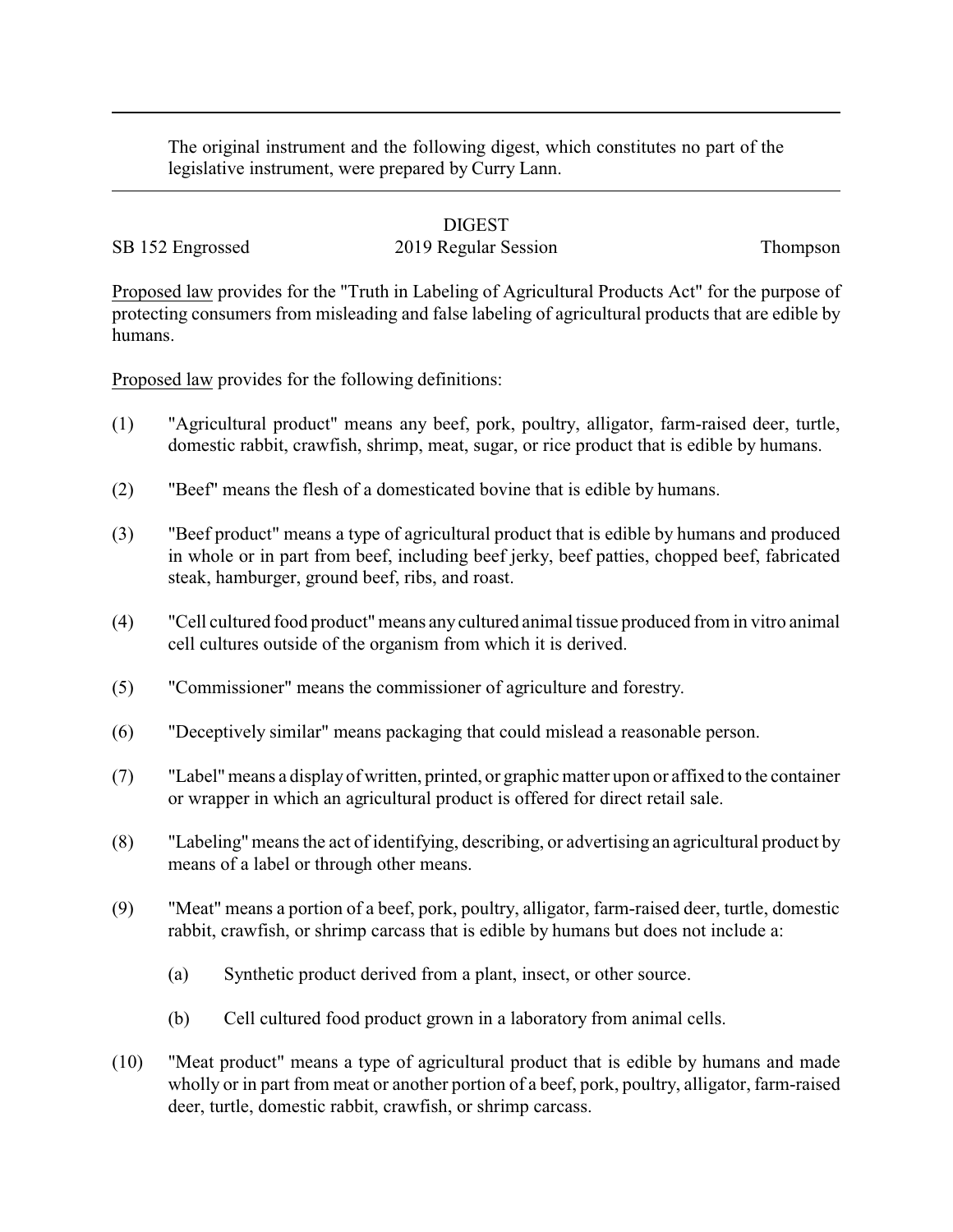- (11) "Misbrand" means to intentionally identify or label an agricultural product in a false or misleading way.
- (12) "Misrepresent"means to intentionallyuse anyuntrue,misleading, or deceptive oral or written statement, advertisement, label, display, picture, illustration, or sample.
- (13) "Person" means an individual, partnership, limited liability company, limited liability partnership, corporation, trust, firm, company, or other entity doing business in Louisiana.
- (14) "Pork" means the flesh of a domesticated swine that is edible by humans.
- (15) "Pork product" means a type of agricultural product that is edible by humans and produced in whole or in part from pork, including bacon, bratwurst, ground pork, ham, pork chops, ribs, roast, and sausage.
- (16) "Poultry" means domesticated birds that are edible by humans.
- (17) "Rice"means the whole or broken kernels obtained from the species Oryza sativa L. or Oryza glaberrima, or wild rice, which is obtained from one of the four species of grasses from the genus Zizania or Porteresia.

Proposed law applies to a person that places a label on an agricultural product that is edible by humans.

Proposed law prohibits intentionallymisbranding or misrepresenting an agricultural product through any activity including:

- (1) Affixing a label to an agricultural product that is false or misleading.
- (2) Selling an agricultural product under the name of another food.
- (3) Representing an agricultural product as a food for which a definition and standard of identity has been provided by the Federal Food, Drug, and Cosmetic Act, 21 U.S.C. §301 et seq., unless:
	- (a) The agricultural product conforms to the definition and standard.
	- (b) The label of the agricultural product bears the name of the food specified in the definition and standard and includes the common names of optional ingredients other than spices, flavoring, and coloring present in the food as regulations require.
- (4) Representing an agricultural product as meat or a meat product when the agricultural product is not derived from a harvested beef, pork, poultry, alligator, farm-raised deer, turtle, domestic rabbit, crawfish, or shrimp carcass.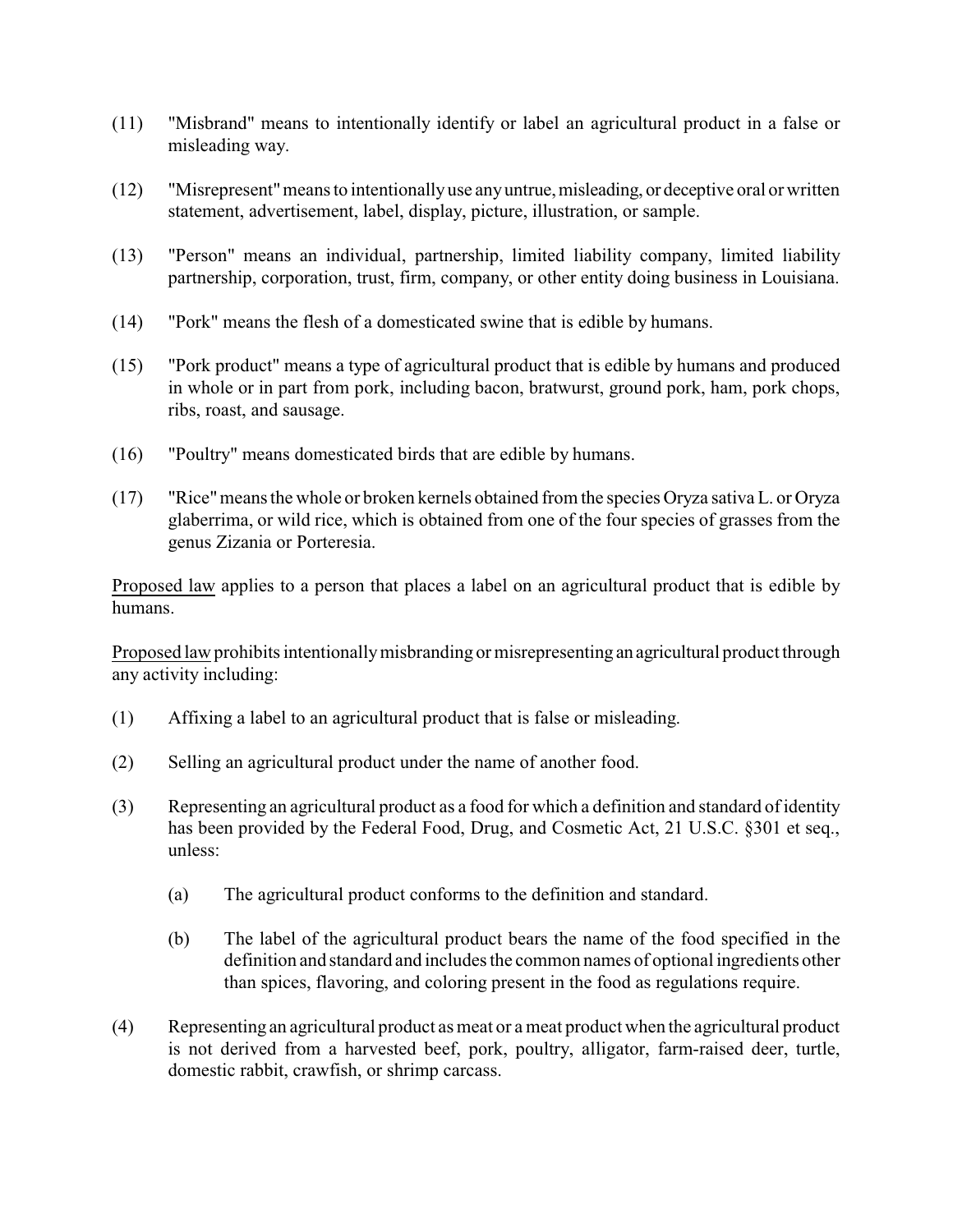- (5) Representing an agricultural product as rice when the agricultural product is not rice.
- (6) Representing an agricultural product as beef or a beef product when the agricultural product is not derived from a domesticated bovine.
- (7) Representing an agricultural product as pork or a pork product when the agricultural product is not derived from a domesticated swine.
- (8) Representing an agricultural product as poultry when the agricultural product is not derived from domesticated birds.
- (9) Utilizing a term that is the same as or deceptively similar to a term that has been used or defined historically in reference to a specific agricultural product.
- (10) Affixing a label that uses a variation of rice in the name of the agricultural product when the agricultural product is not rice or derived from rice.
- (11) Representing a cell cultured food product as a meat product.
- (12) Representing an agricultural product as sugar when it is not an unaltered plant-based simple sugar or sucrose.

Proposed law requires the commissioner to administer and enforce the provisions of proposed law and adopt rules and regulations as are necessary to enforce the provisions of proposed law.

Proposed law authorizes the commissioner to:

- (1) Employ personnel to enforce the provisions of proposed law.
- (2) Receive and investigate complaints.
- (3) Seek and obtain injunctive or other civil relief to restrain and prevent violations of proposed law.
- (4) Institute civil proceedings to enforce his rulings or collect any penalties due.

Proposed law provides for a civil penalty of not more than \$500 for violations. Each day on which a violation occurs is a separate offense.

Proposed law authorizes penalties to be assessed by a ruling of the commissioner based upon an adjudicatory hearing held by the La. Commission of Weights and Measures. Further authorizes the commissioner to assess the proportionate costs of the adjudicatory hearing against the offender.

Proposed law authorizes the commissioner to institute civil proceedings to enforce his rulings or seek injunctive relief to restrain and prevent the violation of the provisions of proposed law.